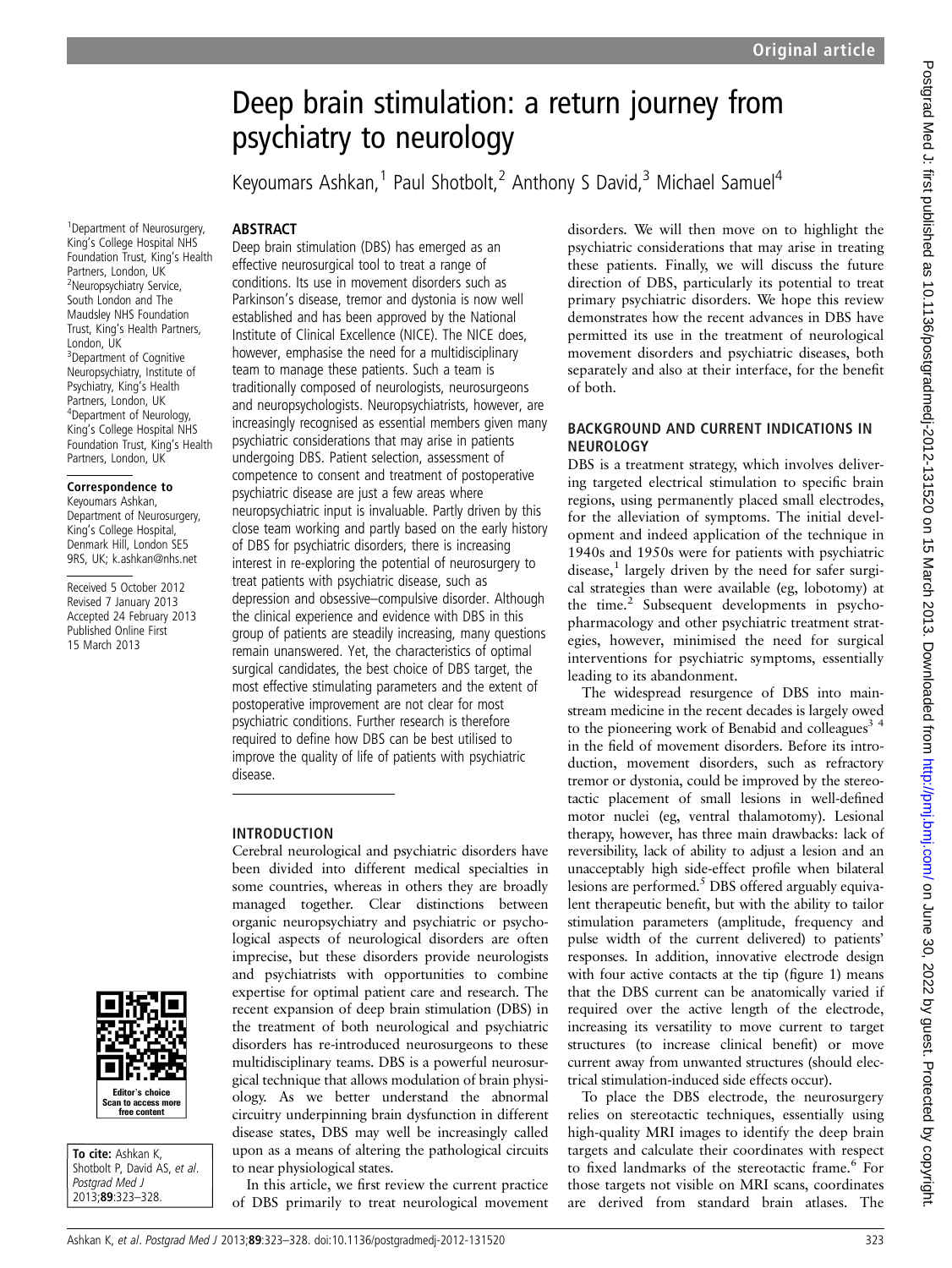

Figure 1 Deep brain stimulation electrode with the four active (metallic) contacts through which electricity is delivered to the brain tissue.

electrode is then passed to the anatomical target through a small burr hole made in the skull. Given the usually small size of the targets, their complex physiology and also proximity to other vital structures, most centres complement the anatomical targeting with intraoperative physiological evaluation to locate the optimal location within the anatomical target area. These may include clinical test stimulation during intraoperative evaluation in an awake patient operated under local anaesthesia or various forms of intraoperative electrophysiological recordings. Once the electrode is in position, it is connected to a battery pacemaker, placed in a subcutaneous pocket usually below the clavicle, to generate stimulation. In the vast majority of the patients, the operation is performed bilaterally; although occasionally in unilateral disease, a single electrode may suffice. The system is fully externally programmable and there is now a choice of fixed life or rechargeable batteries available.

For movement disorders, its most frequent clinical application has been for Parkinson's disease (PD). Typically in PD, symptoms of bradykinesia, tremor and rigidity respond very well to medical therapy with levodopa preparations or dopamine agonists over the first few years of the illness. With disease progression, a small but significant proportion of patients, however,

develop late complications of medical therapy, which can become very disabling. Although the response to medication persists, it can become unpredictable, leading to on–off motor fluctuations and dyskinesia which are problematic when 'on'. The underlying parkinsonism remains problematic when 'off'; so the patient experiences impairment of activity of daily living. Tremor may also remain resistant to high-dose medication. Under these circumstances, three large controlled trials of DBS in PD have shown significant and concordant effects of DBS at providing an approximately 37%–54% reduction of complications of therapy or dyskinesia, allowing an overall reduction of antiparkinsonian medication by approximately 23%–50% and leading to an improvement in the overall quality of life of 14%– 24%, compared with best medical therapy.7–<sup>9</sup> Trials are, however, only 6–12 months in duration, although non-trial data support the sustainable effect of DBS for up to 10 years in wellselected cases. These PD patients mostly had DBS of the subthalamic nucleus. For primary and secondary dystonia, the target is the internal segment of the globus pallidus, $10$  whereas for essential tremor, the target is usually the ventral thalamus.<sup>11</sup> In the UK, DBS is approved by the National Institute of Clinical Excellence (NICE) for the management of these disorders, with patient selection and postoperative surveillance by a multidisciplinary team (MDT) being a central requirement.<sup>12 13</sup>

The clinical use of DBS for movement disorders was based on and is well supported by experimental data of abnormal neuronal firing patterns at these target nuclei.<sup>14</sup> This, in conjunction with the recognition of the existence of the basal ganglia-thalamocortical circuits,<sup>15</sup> offers scientific models of how DBS provides its clinical effect. Since its clinical effect is similar to that of a lesion, it has been perceived that DBS acts by producing a lesion-like effect at the target site. It is likely, however, that this is too simplistic. Advanced human intraoperative electrophysiological recordings in patients with PD have suggested that the dopamine-depleted 'motor' circuit may have an abnormal oscillation at about β frequencies.<sup>16</sup> One hypothesis of the mode of action of DBS is that DBS releases the 'motor' circuit from this abnormal oscillation, thus permitting a movement to occur without the influence of the pathological oscillation. Electrical stimulation at other anatomical structures within a circuit could be hypothesized to reduce abnormal oscillation within a circuit. However, for movement disorders, stimulation of other structures has not been performed with significant success and the subcortical structures remain the sites of choice for utmost efficacy with least motor side effect. The expansion of DBS for psychiatric indications, however, has not been limited to subcortical structures.

### PSYCHIATRIC CONSIDERATIONS WHEN SELECTING PATIENTS FOR DBS

Patient selection for DBS for movement disorders, such as PD, is based on generally agreed guidelines.<sup>17</sup> These include medically refractory symptoms and or signs and an absence of untreated general medical, major cognitive or psychiatric symptoms.

The latter is of particular importance as DBS, specifically of the subthalamic nucleus, is reported to have psychiatric complications that may include transient aggression, hypomania, mania, depression, anxiety, apathy and suicide.<sup>18</sup> An overall suboptimal outcome may be related to a range of psychiatric, social, neurological and surgical variables.<sup>19</sup> Cognitive problems have also been reported. The most robust finding is a decline in verbal fluency, even though declines in verbal memory, visuospatial memory and executive function have also been reported.<sup>20</sup>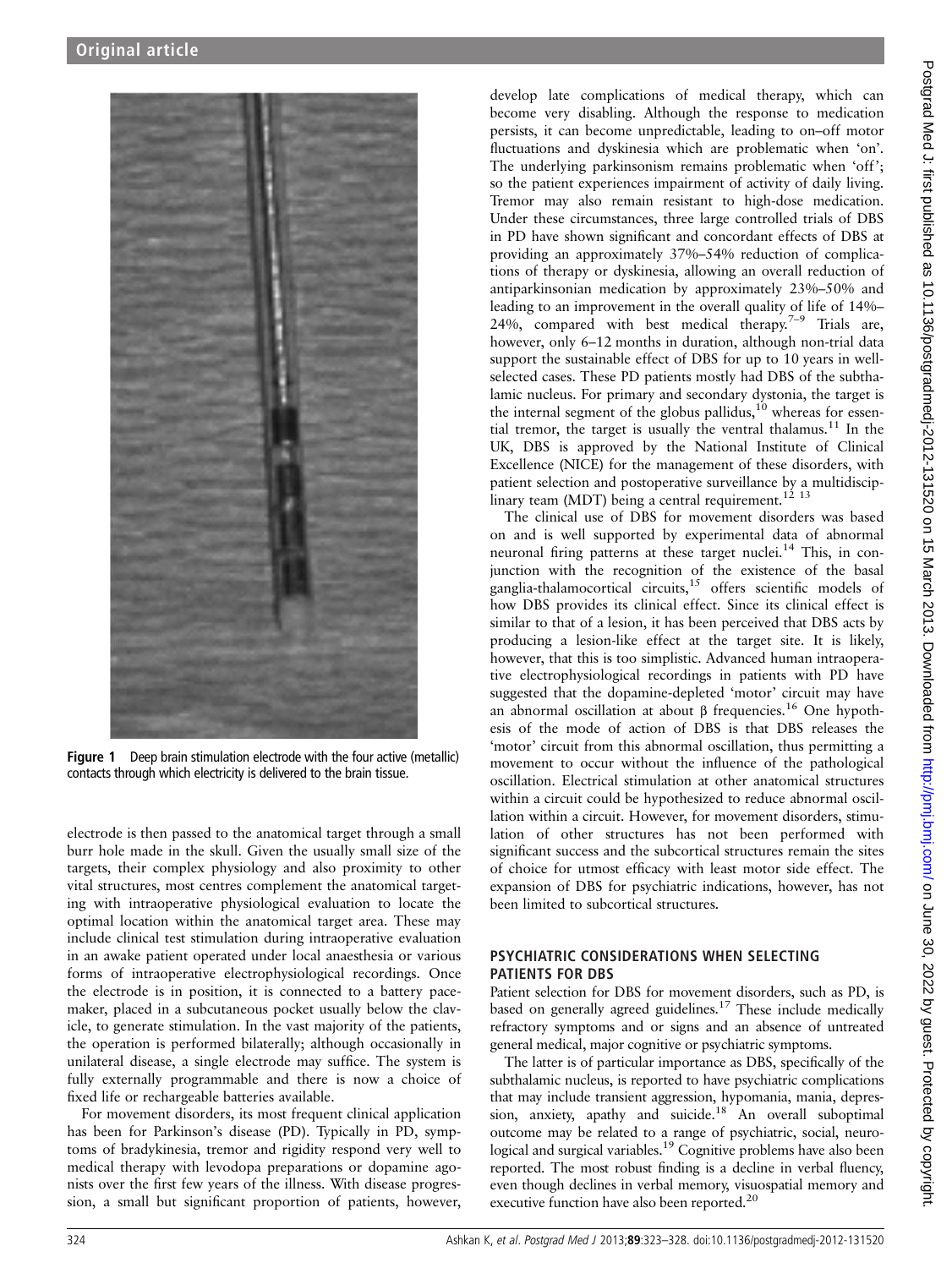To identify the patients at risk, treat the risk factors before proceeding to surgery or not to proceed if the risk factors cannot be managed, all patients being considered for DBS should undergo comprehensive neuropsychiatric and neuropsychological assessment. Patients attending DBS clinics for consideration of surgery have high rates of current and past psychopathology.<sup>21</sup> Psychiatric disorders may increase the risk of poor outcome following surgery or affect patients' assessment of their difficulties, or even their capacity to consent to surgical intervention. At our centre, we have implemented a 'one-stop' DBS clinic in which the patient can see the neurologist, neurosurgeon and neuropsychiatrist sequentially in the same clinic location. This has dramatically streamlined the DBS care pathway for the movement disorder patients, and has obviated the need for multiple visits to different parts of the hospital.

The neuropsychiatric assessment consists of a clinical interview, informant interview and mental state examination. Rating scales such as the Beck Depression Inventory and the Hospital Anxiety and Depression Scale can be used to provide more quantitative measures useful for preoperative and postoperative comparisons.22 23 Formal neuropsychometric testing, taking a longer time, is performed separately by a neuropscyhologist and includes tests for intellect, executive, language, memory and perceptual functions. Rating scales assessing psychiatric and psychological symptoms complement clinical evaluation and, at present, cannot be used reliably to provide clinical cut-offs to distinguish between good and poor candidates. The decision must be based on the overall clinical picture and is made by a multidisciplinary team comprising neurologists, neurosurgeons, neuropsychiatrists, neuropsychologists and specialist nurses.

Particular attention is paid to current or historical psychotic symptoms and their relationship to medication. Patients with current active psychosis require treatment prior to having surgery. This may mean adjustment of antiparkinsonian medication or addition of antipsychotic drugs. Current depression also requires treatment with antidepressants or psychotherapy if necessary. In the case of depression, particularly, given its high prevalence, it would be wrong to refuse treatment on the basis of past disorder. Indeed, many patients with PD are highly motivated to receive DBS and it would be regrettable, not to mention dangerous, if they felt it necessary to conceal a psychiatric history for fear that it would preclude them from the intervention. A history of psychosis or depression does dictate that postoperative monitoring for recurrence of these symptoms is essential.

With regard to the impulse control disorders, such as pathological gambling and hypersexuality, there remains some debate on the preoperative management and postoperative course when these conditions co-exist with intractable motor signs in PD. There are reports of both worsening<sup>18 24 25</sup> and improvement postoperatively.<sup>26 27</sup>

In patients in whom impulse control disorders are secondary to dopaminergic medications, it has been suggested that the postoperative dopaminergic drug reduction may help in improving the impulse control disorders. However, it has also been suggested that impulse control disorders can develop post-DBS as a direct result of stimulation.<sup>28</sup> Preoperative screening and treatment for these conditions are strongly recommended. It is important to remember that patients may not report these disorders, even on direct questioning. A collaborative history from carers or relatives is therefore crucial.

Symptoms of obsessive–compulsive disorder (OCD) are again prevalent in the cohort being assessed for DBS, particularly in PD patients.<sup>29</sup> There are reports of improvements in OCD

symptoms post-DBS, $30^{31}$  and indeed subthalamic nucleus (STN)–DBS has been investigated as a treatment for OCD in its own right.<sup>32</sup> Nevertheless, conventional treatment of OCD symptoms, usually with combined pharmacological and expert cognitive–behavioural therapies, is recommended before progressing to DBS.

Cognitive functioning can be assessed by the psychiatrist using the Addenbrooke's Cognitive Examination<sup>33</sup> and more formally by the neuropsychologist of the team. The presence of a moderate-to-severe dementing illness is a contraindication to surgery for two reasons: first, because the procedure can have deleterious effects on cognition<sup>20</sup> and second because the gains in quality of life for the patient post-DBS are less apparent.

A further important role of the neuropsychiatrist is to advise in the assessment of patient's capacity to give consent for the procedure. As the Mental Capacity Act instructs, the patient must be able to understand, retain and weigh up the information presented to them about the procedure.<sup>34</sup> As such, it is important that they are cognisant of the risks of the operation. These include around 1% risk of major morbidity or mortality due to haemorrhage, stroke or seizures, 2%–10% risk of infection and a 5%–10% risk of changes in mood, cognition and behaviour. It is also important to ascertain the patient's beliefs about the illness, the procedure and the prognosis post surgery.

Detailed information on patients' comprehension of DBS surgery is lacking. Although it is intuitive that patients can understand some types of risks, such as infection, it is unclear as to what extent patients and carers, who have, for example, never experienced apathy or depression, can appreciate the meaning and social implication of these should they occur postoperatively. A proportion of patients undergoing assessment have unrealistic expectations about DBS. Such unrealistic expectations need to be identified and subsequently discussed and addressed by the DBS MDT. In this process, it is important to involve the patient's carers. The carers also need to be educated about the risks and benefits of the procedure to enable them to provide support throughout the process.

Further research is required before definitive statements can be made about which psychiatric conditions in patients with neurological disease may be absolute or relative contraindications to surgery. Follow-up of patients will inform us about the possible psychiatric risk factors and in turn allow us to give our patients more comprehensive information about the possible psychiatric adverse effects.

## PSYCHIATRIC INDICATIONS AND FUTURE DIRECTIONS

In the last decade, the increasingly close MDT working between psychiatrist, neurosurgeon and neurologist combined by recognition of the limitations of current treatment options for a small but albeit significant proportion of patients with primary psychiatric disease, has refuelled interest in DBS as a therapy option once again.

The first two papers in the 'modern era of DBS in psychiatry' were published in 1999, addressing Tourette syndrome and OCD.<sup>35 36</sup> Since then, the publication numbers have exploded and a Medline search today produced over 500 publications in relation to DBS and a range of psychiatric diseases, primarily depression, OCD and Tourette syndrome but also others including addiction and aggressive behaviour.

Interestingly, when DBS was revisited, it was mainly the original targets used for stimulation or lesioning decades before which were first re-explored rather than newer potential targets. While this is a tribute to the valuable contribution of the pioneers, it is disappointing that new targets or a firm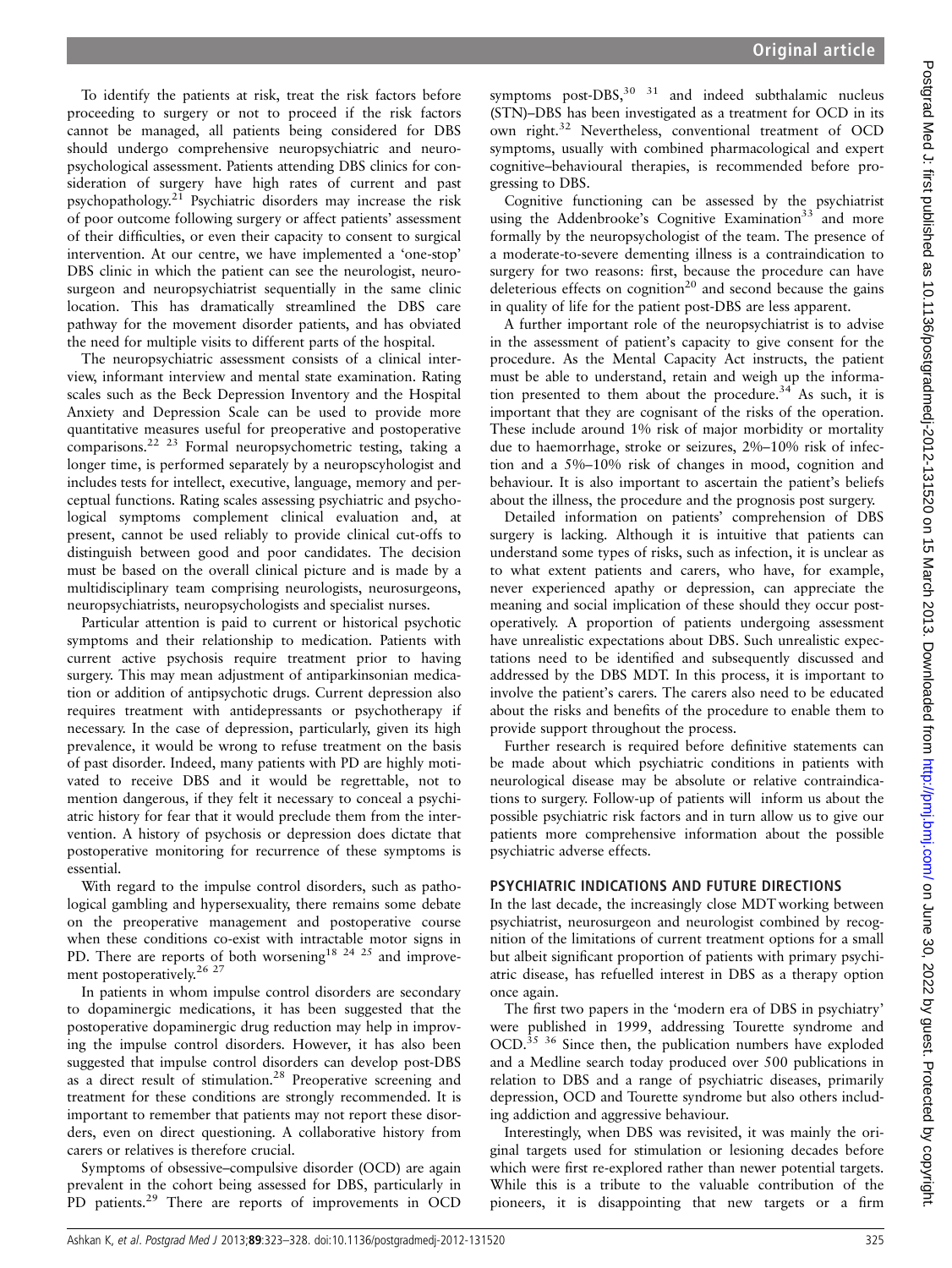pathophysiological basis for old ones has not been established despite modern neuroscience research techniques and animal models.

Tourette syndrome, a condition characterised by chronic motor and vocal tics, was the first to be treated with DBS in this modern era. In 1999, Vandewalle et  $al^{35}$  reported a 42-year-old patient with intractable Tourette syndrome who was implanted with bilateral electrodes in the original thalamic nuclei lesioned by Hassler and Dieckmann<sup>37</sup> in three patients with Tourette syndrome in 1960s. At 1 year, the tics were reported to be abolished. Since, a number of studies, with patients implanted in the thalamic targets and/or others such as pallidum,<sup>38</sup> have reported significant improvement in the tic scores following DBS. Reduced energy levels and change in libido are adverse events reported by some patients. The evidence, however, should be viewed critically given that it is primarily derived from case series, the largest of 18 patients,<sup>39</sup> with randomised blinded trials being uncommon.<sup>40</sup> The current evidence is, however, sufficient to support the development of larger randomised trials of DBS in Tourette syndrome to clarify its role.<sup>41</sup>

In 1999, Nuttin et  $al^{36}$  reported four patients with severe OCD implanted bilaterally in the anterior limb of the internal capsule, at a target traditionally used for capsulotomy in 1940s.42 They recorded significant improvement in three of them. The rationale for surgery was based on previous experience with lesioning in a host of targets, such as the internal capsule, cingulum and subcaudate tracts, in patients with severe OCD that had shown significant improvement. The territory around the anterior limb of the internal capsule, to include ventral capsule, ventral striatum and nucleus accumbens remains the commonest target for DBS in intractable OCD.

Greenberg et  $al^{43}$  recently published a review of 26 patients with severe OCD implanted in ventral capsule or ventral striatum at four different surgical centres. At 3–36 months follow-up, 62% of the patients had at least 35% improvement in their Yale–Brown Obsessive–Compulsive Scale (Y-BOCS) scores, meeting the full response criteria. In terms of significant adverse events, one patient had a small intracerebral haemorrhage leading to apathy which improved by 3 months and there was one electrode fracture requiring replacement.

Widespread use of DBS in patients with movement disorders, resulting in novel observations in new DBS targets, is now beginning to feed back into psychiatry. The reports of improvement in OCD traits following STN-DBS for PD<sup>44</sup> led to a crossover, double blind, multicentre trial of STN-DBS in 16 patients with intractable OCD.<sup>32</sup> At 3 months' follow-up,  $75\%$  of the patients had at least a 25% improvement in their Y-BOCS scores. Serious adverse events included one intracranial bleed leading to finger paralysis and two patients with infection.

Based on such evidence, in 2009 Food and Drug Administration granted a humanitarian device exemption for the use of DBS in patients with severe OCD, which was shortly followed by the receipt of CE marking in Europe. Clearly though further larger scale post-market studies are required to clearly define the optimal target, patient population and adverse event profile.

Depression is the fourth leading cause of disability worldwide and 15% of population experience at least one episode of depression in their life time. $45$  In the vast majority, this is selflimiting or amenable to non-interventional treatment. For a small but significant number of patients unresponsive to conventional therapy, however, surgery may have a role. Lesional surgery, including cingulotomy, leucotomy or medial thalamotomy, with its potential for high morbidity, has now given way to

DBS as the surgical treatment of choice.<sup>46</sup> The landmark work in DBS for depression was by the psychiatrist and neurosurgeon team of Mayberg and Lozano who based on positron emission tomography studies identified subcallosal cingulate, including Brodmann area 25, as a suitable target for DBS in treatment-resistant depression.47 The group recently reported the outcome of 21 such patients implanted bilaterally in this target. At 1 year follow-up, 62% of the patients had at least a 40% reduction in the Hamilton Rating Scale for Depression scores.<sup>48</sup> The most serious adverse event related to a patient who committed suicide early in the study. There were also two electrode fractures and one infection. Of interest, the stimulating current used in patients with treatment-resistant depression was noticeably higher than that used in movement disorder patients. One explanation could be the need to activate multiple white matter pathways to achieve remission. Another might be that the optimal target was actually away from where electrodes are currently being implanted, and therefore therapeutic effect relied on high current to spread to the 'sweet spot'.

There is presently a great deal of interest in localising the optimal target point for DBS in severe depression as well as in defining the most effective stimulating parameters. Our institution is currently a part of a multicentre European trial of DBS in intractable depression to address the latter point.

More recently, the possible utility of DBS has been investigated in a number of other psychiatric disorders. Heinze et  $al^{49}$  treated three patients with alcohol dependence with DBS of nucleus accumbens and reported patients' abstinence for significant periods of time. Laxton  $et$   $al^{50}$  reported a phase I trial of six patients with Alzheimer's disease (AD) undergoing DBS of fornices. At 1 year follow-up, there was significant reversal of glucose metabolism in the temporal and parietal lobes of the brain. Clinically, there was a reduction in the rate of decline on mini mental state examination and indeed scores improved in two patients. There were no significant side effects. If such therapy is indeed shown to be clinically effective in AD, then this would add further support for the potential of electrical stimulation therapy in the management of symptoms of both neurodegenerative (PD and AD) and non-neurodegenerative (dystonia, OCD, Tourette syndrome and depression) disorders. Whether DBS has a role in the modification of disease progression and neuroprotection is under debate. $51$ 

## **CONCLUSION**

DBS represents a powerful and effective technique for the treatment of a range of neurological and psychiatric conditions. As our understanding of the disease pathophysiology improves, our imaging techniques become more powerful and the technological advances allow better hardware design, it is likely that the use and indications of DBS will grow further. Despite its definite advantages over the previous lesioning and destructive techniques, DBS is by no means risk free. A multidisciplinary experienced team is an absolute requirement for delivery of this treatment. The ethical considerations also remain and particularly so when DBS surgery is applied to treat patients with psychiatric disease if the previous mistakes are to be avoided. Furthermore, we need to involve patients, carers and their support groups much more actively so as to tailor our research to their needs and meet their concerns. As we move into the future, the treatments will evolve, but the goals should remain unchanged as those of the age-old medicine: to heal and improve the life of our patients.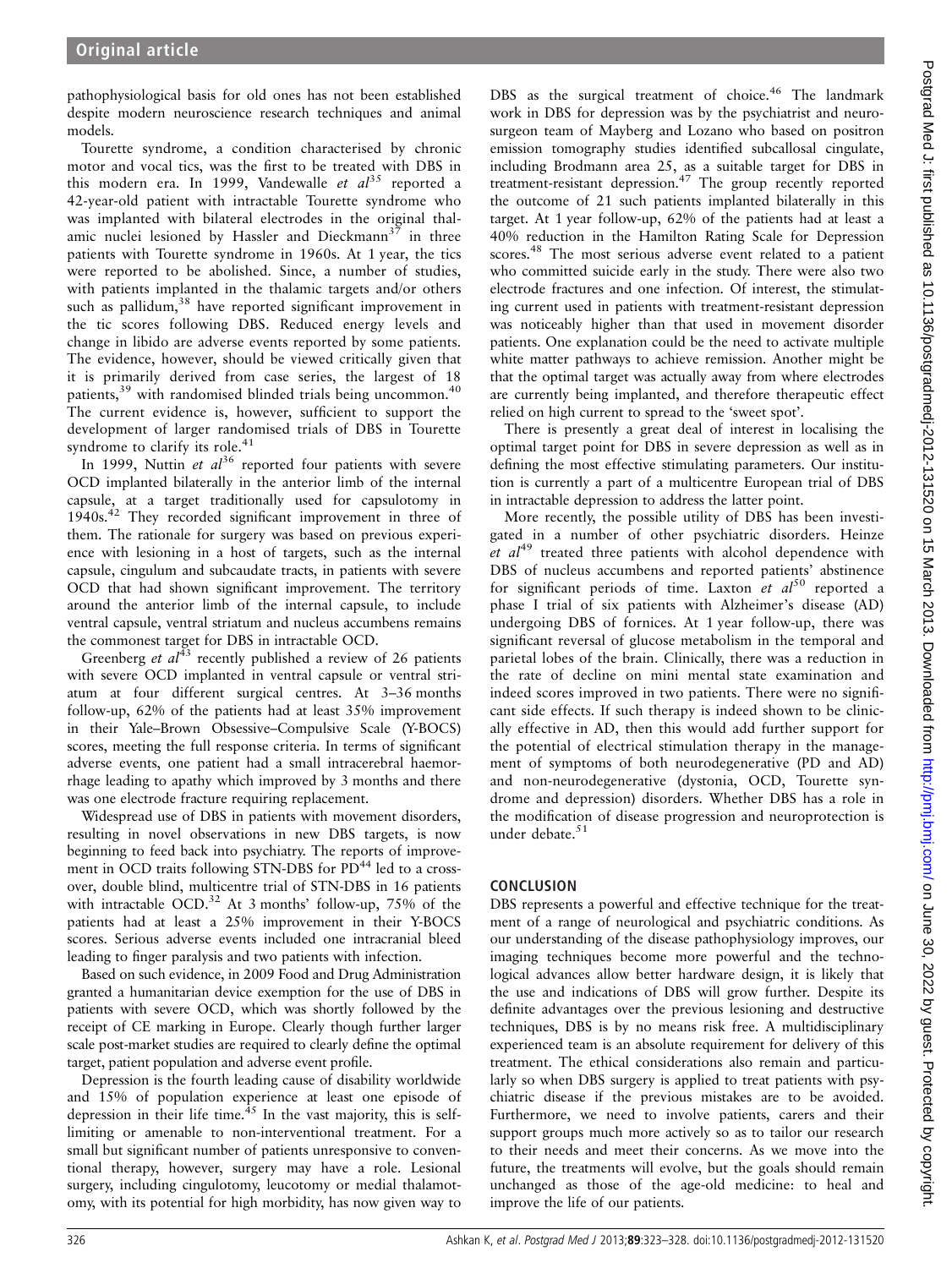### Main messages

- ▸ Deep brain stimulation (DBS) is a National Institute of Clinical Excellence-approved, effective treatment for medically refractory Parkinson's disease, dystonia and tremor.
- $\triangleright$  A specialist multidisciplinary team approach is essential for patient selection and management.
- $\blacktriangleright$  There is increasing interest in the role of DBS to treat patients with psychiatric disease. Further research, however, is required to clearly define this role.

## Current research questions

- ▸ Which group of patients with psychiatric disease are likely to benefit from surgery?
- ▸ What are the optimal targets for deep brain stimulation (DBS) for the different psychiatric disorders?
- ▸ What is the patient and public perception of DBS for psychiatric disease?

## Key references

- ▶ Benabid AL, Pollak P, Louveau A, et al. Combined (thalamotomy and stimulation) stereotactic surgery of the VIM thalamic nucleus for bilateral Parkinson disease. Appl Neurophysiol 1987;50:344–6.
- ▶ Williams A, Gill S, Varma T, et al. Deep brain stimulation plus best medical therapy versus best medical therapy alone for advanced Parkinson's disease (PD SURG trial): a randomised, open-label trial. Lancet Neurol 2010;9:581–91.
- ▶ Shotbolt P, Moriarty J, Costello A, et al. Relationships between deep brain stimulation and impulse control disorders in Parkinson's disease, with a literature review. Parkinsonism Relat Disord 2012;18:10–16.
- ▶ Piedad JC, Rickards HE, Cavanna AE. What patients with gilles de la tourette syndrome should be treated with deep brain stimulation and what is the best target? Neurosurgery 2012;71:173–92.
- ▶ Greenberg BD, Gabriels LA, Malone DA Jr, et al. Deep brain stimulation of the ventral internal capsule/ventral striatum for obsessive-compulsive disorder: worldwide experience. Mol Psychiatry 2010;15:64–79.
- ▶ Mayberg HS, Lozano AM, Voon V, et al. Deep brain stimulation for treatment-resistant depression. Neuron 2005;45:651–60.

Contributors This is to confirm that all authors have contributed to the paper to fulfil the criteria for authorship.

#### Competing interests None.

Provenance and peer review Not commissioned; externally peer reviewed.

#### REFERENCES

- Delgado JM, Hamlin H, Chapman WP. Technique of intracranial electrode implacement for recording and stimulation and its possible therapeutic value in psychotic patients. Confin Neurol 1952;12:315–19.
- 2 Spiegel EA, Wycis HT, Marks M, et al. Stereotaxic apparatus for operations on the human brain. Science 1947;106:349–50.
- 3 Benabid AL, Pollak P, Louveau A, et al. Combined (thalamotomy and stimulation) stereotactic surgery of the VIM thalamic nucleus for bilateral Parkinson disease. Appl Neurophysiol 1987;50:344–6.
- 4 Ashkan K, Wallace B, Bell BA, et al. Deep brain stimulation of the subthalamic nucleus in Parkinson's disease 1993–2003: where are we 10 years on? Br J Neurosurg 2004;18:19–34.
- 5 Samuel M, Ashkan K, Lang AE. Lesion surgeries. In: Pahwa R, Lyons K, Koller B, eds. Handbook of Parkinson's disease. 4th edn. New York: Marcel Dekker, 2007: 391–403.
- 6 Ashkan K, Blomstedt P, Zrinzo L, et al. Variability of the subthalamic nucleus: the case for direct MRI guided targeting. Br J Neurosurg 2007;21:197–200.
- 7 Deuschl G, Schade-Brittinger C, Krack P, et al. A randomized trial of deep-brain stimulation for Parkinson's disease. N Engl J Med 2006;355:896–908.
- 8 Weaver FM, Follett K, Stern M, et al. Bilateral deep brain stimulation vs best medical therapy for patients with advanced Parkinson disease: a randomized controlled trial. JAMA 2009;301:63–73.
- 9 Williams A, Gill S, Varma T, et al. Deep brain stimulation plus best medical therapy versus best medical therapy alone for advanced Parkinson's disease (PD SURG trial): a randomised, open-label trial. Lancet Neurol 2010;9:581–91.
- 10 Eltahawy HA, Saint-Cyr J, Giladi N, et al. Primary dystonia is more responsive than secondary dystonia to pallidal interventions: outcome after pallidotomy or pallidal deep brain stimulation. Neurosurgery 2004;54:613–19.
- 11 Pahwa R, Lyons KE, Wilkinson SB, et al. Comparison of thalamotomy to deep brain stimulation of the thalamus in essential tremor. Mov Disord 2001;16:140–3.
- 12 The National Institute for Health and Clinical Excellence. Deep brain stimulation for Parkinson's disease.<http://www.nice.org.uk/guidance/IPG19> (accessed 15 May 2012).
- 13 The National Institute for Health and Clinical Excellence. Deep brain stimulation for tremor and dystonia (excluding Parkinson's disease). [http://www.nice.org.uk/](http://www.nice.org.uk/guidance/IPG188) [guidance/IPG188](http://www.nice.org.uk/guidance/IPG188) (accessed 15 May 2012).
- 14 Bergman H, Wichmann T, Karmon B, et al. The primate subthalamic nucleus. II. Neuronal activity in the MPTP model of parkinsonism. J Neurophys 1994;72:507–20.
- 15 Alexander GE, Delong MR, Strick PL. Parallel organization of functionally segregated circuits linking basal ganglia and cortex. Annu Rev Neurosci 1986;9:357–81.
- 16 Hammond C, Bergman H, Brown P. Pathological synchronization in Parkinson's disease: networks, models and treatments. Trends Neurosci 2007;30:357–64.
- 17 Lang AE, Houeto JL, Krack P, et al. Deep brain stimulation: Preoperative issues. Mov Disord 2006;21(Suppl 14):S171–96.
- 18 Houeto JL, Mesnage V, Mallet L, et al. Behavioural disorders, Parkinson's disease and subthalamic stimulation. J Neurol Neurosurg Psychiatry 2002;72:701-7.
- 19 Schüpbach M, Gargiulo M, Welter ML, et al. Neurosurgery in Parkinson disease: a distressed mind in a repaired body? Neurology 2006;66:1811–16.
- 20 Saint-Cyr JA, Trepanier LL, Kumar R, et al. Neuropsychological consequences of chronic bilateral stimulation of the subthalamic nucleus in Parkinson's disease. Brain 2000;123:2091–108.
- 21 Voon V, Saint-Cyr J, Lozano AM, et al. Psychiatric symptoms in patients with Parkinson disease presenting for deep brain stimulation surgery. J Neurosurg 2005;103:246–51.
- 22 Beck AT, Ward CH, Mendelson M, et al. An inventory for measuring depression. Arch Gen Psychiatry 1961;4:561–71.
- 23 Zigmond AS, Snaith RP. The hospital anxiety and depression scale. Acta Psychiatrica Scandinavica 1983;67:361–70.
- 24 Smeding HM, Goudriaan AE, Foncke EM, et al. Pathological gambling after bilateral subthalamic nucleus stimulation in Parkinson disease. J Neurol Neurosurg Psychiatry 2007;78:517–19.
- 25 Romito LM, Raja M, Daniele A, et al. Transient mania with hypersexuality after surgery for high frequency stimulation of the subthalamic nucleus in Parkinson's disease. Mov Disord 2002; 17:1371-4.
- 26 Ardouin C, Voon V, Worbe Y, et al. Pathological gambling in Parkinson's disease improves on chronic subthalamic nucleus stimulation. Mov Disord 2006;21:1941–6.
- 27 Bandini F, Primavera A, Pizzorno M, et al. Using STN DBS and medication reduction as a strategy to treat pathological gambling in Parkinson's disease. Parkinsonism Relat Disord 2007;13:369–71.
- 28 Shotbolt P, Moriarty J, Costello A, et al. Relationships between deep brain stimulation and impulse control disorders in Parkinson's disease, with a literature review. Parkinsonism Relat Disord 2012;18:10–16.
- 29 Alegret M, Junqué C, Valldeoriola F, et al. Obsessive-compulsive symptoms in Parkinson's disease. J Neurol Neurosurg Psychiatry 2001;70:394–6.
- 30 Mallet L, Mesnage V, Houeto JL, et al. Compulsions, Parkinson's disease, and stimulation. Lancet 2002;360:1302–4.
- 31 Fontaine D, Mattei V, Borg M, et al. Effect of subthalamic nucleus stimulation on obsessive compulsive disorder in a patient with Parkinson disease. Case report. J Neurosurg 2004;100:1084–6.
- 32 Mallet L, Polosan M, Jaafari N, et al. Subthalamic nucleus stimulation in severe obsessive-compulsive disorder. N Engl J Med 2008;359:2121–34.
- 33 Mioshi E, Dawson K, Mitchell J, et al. The Addenbrooke's Cognitive Examination Revised (ACE-R): a brief cognitive test battery for dementia screening. Int J Geriatr Psychiatry 2006;21:1078–85.